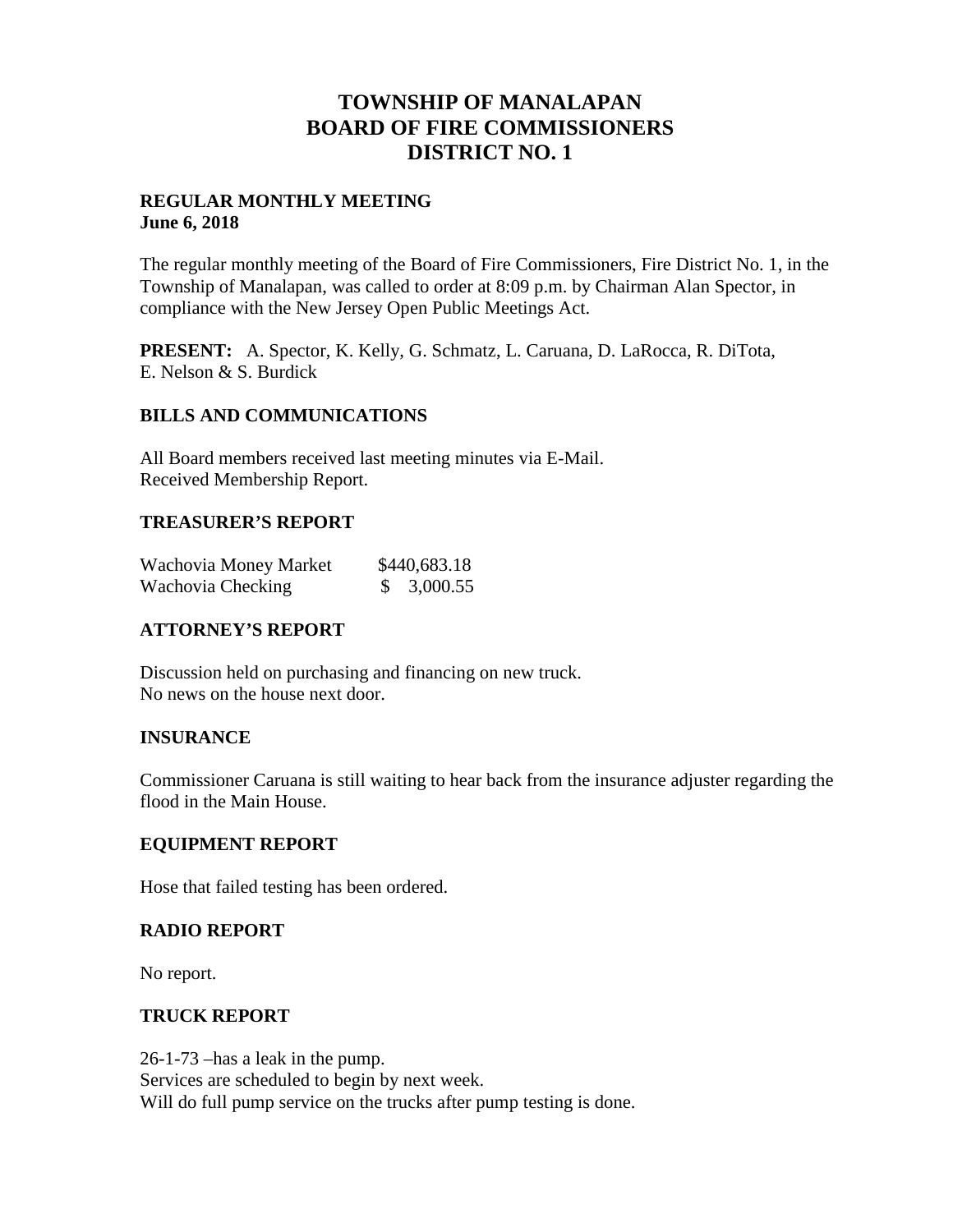## **CHIEF'S REPORT**

54 calls for the month of May. Provided mutual aid 5 times. Still working on getting the general alarm issue fixed with the County. Rehab switched over to summer mode. Will be working on reorganizing the trailer. Crews did a great job at Pine Cluster fire and flooding calls on Birmingham.

## **ASSOCIATION REPORT**

Discussion held about purchasing a new treadmill and elliptical. Talk about getting a service contract for the gutters. Sprinklers to be serviced and turned on for June  $8<sup>th</sup>$ . Discussion held regarding the flooding in the meeting room.

### **TRUSTEES' REPORT**

No report.

### **OLD BUSINESS**

See attached.

#### **NEW BUSINESS**

Commissioner LaRocca made a motion to pay all vouchers; this was seconded by Commissioner Kelly. All voted aye.

Commissioner Schmatz made a motion not to exceed \$7,000 to purchase 11 lengths of hose that failed inspection; this was seconded by Commissioner LaRocca. All voted aye.

Commissioner Schmatz made a motion to amend previous motion for the purchase of the trailer for fire prevention from \$5,200 to \$5,550; this was seconded by Commissioner Kelly. All voted aye.

Commissioner LaRocca made a motion not to exceed \$1,600 to purchase a portable a/c unit, cargo nettings & straps, tool box and folding chairs requested for the rehab trailer; this was seconded by Commissioner Kelly. All voted aye.

Firefighter One will be here on June  $11<sup>th</sup>$  to do a gear inspection for the officers.

Commissioner Schmatz made a motion not to exceed \$900 to purchase Mustang ice water rescue suit and patch kit; this was seconded by Commissioner LaRocca. All voted aye.

Commissioner Schmatz made a motion not to exceed \$900 to purchase rope and tools for ice water rescue; this was seconded by Commissioner Caruana. All voted aye.

Meeting opened to the public at 9:02 p.m.

A motion was made by Commissioner LaRocca to adjourn; it was seconded by Commissioner Kelly and all voted aye.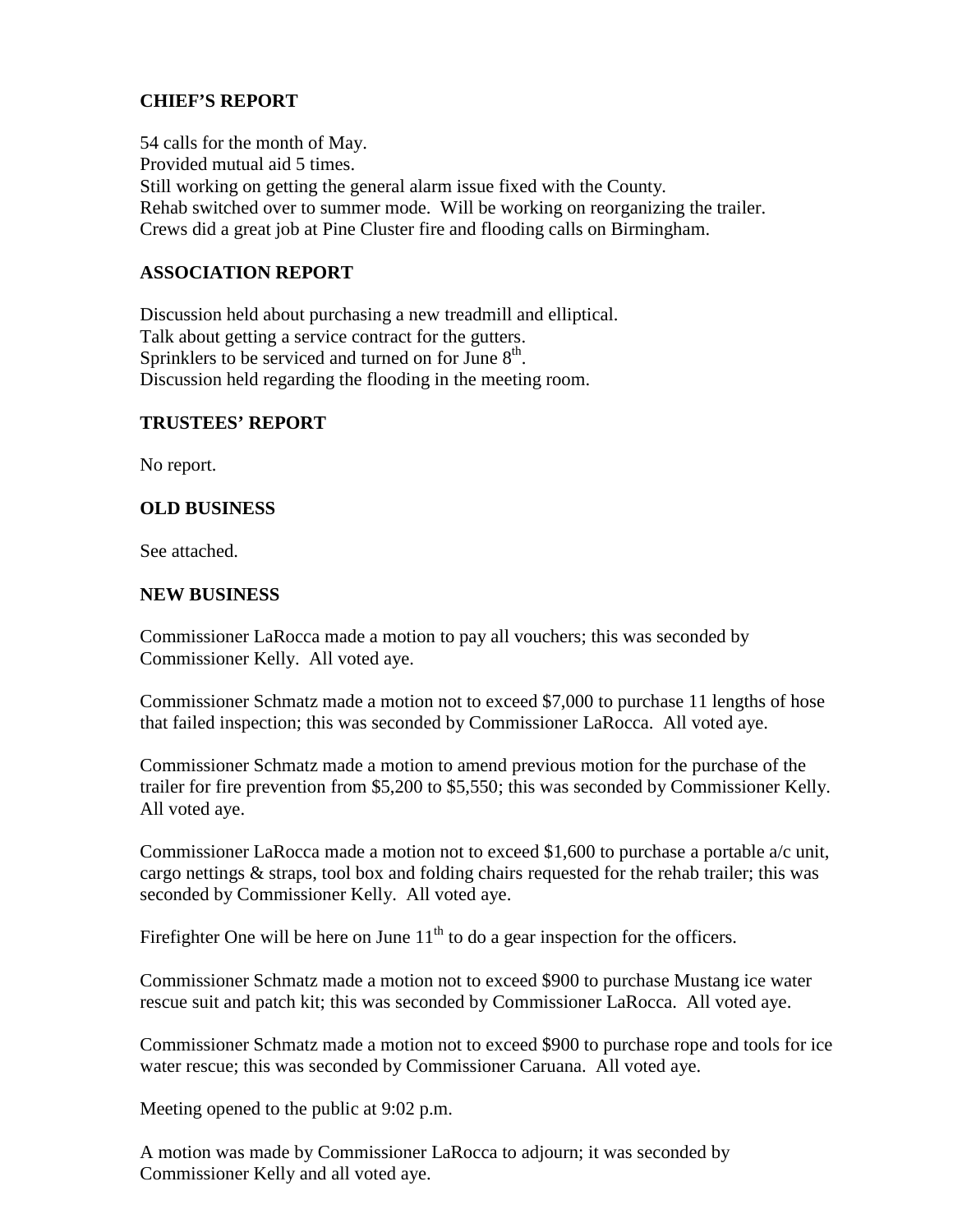Meeting adjourned at 9:04 p.m.

Respectfully submitted, Kenneth Kelly, Clerk